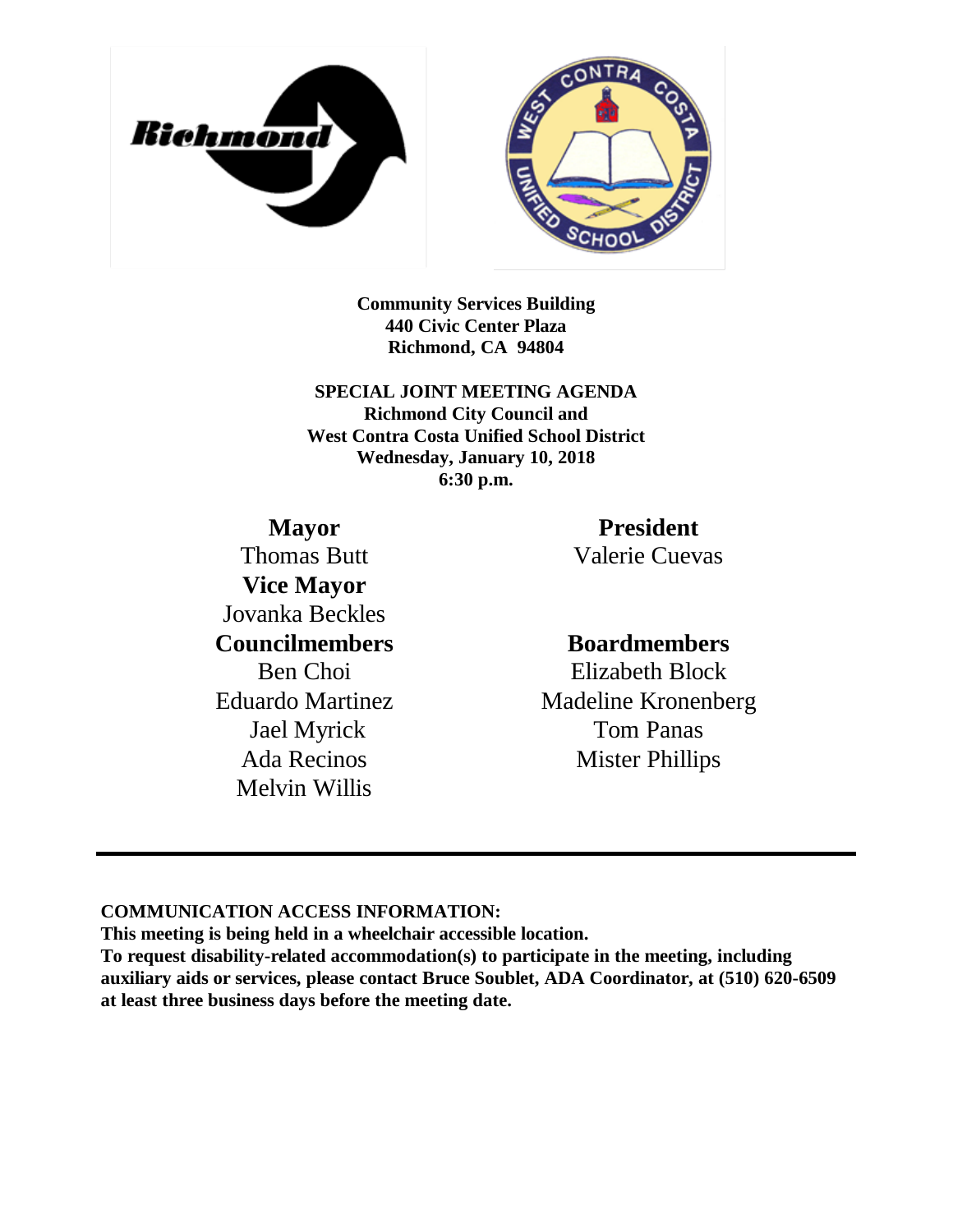# **MEETING PROCEDURES**

The City of Richmond encourages community participation at its Council and Board meetings and has established procedures that are intended to accommodate public input in a timely and time-sensitive way. As a courtesy to all members of the public who wish to participate in the meetings, please observe the following procedures:

**PUBLIC COMMENT ON AGENDA ITEMS:** Anyone who desires to address the Council and Board on items appearing on the agenda must complete and file a pink speaker's card with the City Clerk **prior** to the Council and Board's consideration of the item. Once the City Clerk has announced the item, no person shall be permitted to speak on the item other than those persons who have submitted their names to the City Clerk. Your name will be called when the item is announced for discussion. **Each speaker will be allowed TWO (2) MINUTES to address the Council and Board..**

**CONDUCT AT MEETINGS:** Richmond City Council meetings are limited public forums during which the City strives to provide an open, safe atmosphere and promote robust public debate. Members of the public, however, must comply with state law, as well as the City's laws and procedures and may not actually disrupt the orderly conduct of these meetings. The public, for example, may not shout or use amplifying devices, must submit comment cards and speak during their allotted time, may not create a physical disturbance, may not speak on matters unrelated to issues within the jurisdiction of the City Council or the agenda item at hand, and may not cause immediate threats to public safety.

**CITY HARASSMENT POLICY:** The City invites public comment and critique about its operations, including comment about the performance of its public officials and employees, at the public meetings of the City Council and boards and commissions. However, discriminatory or harassing comments about or in the presence of City employees, even comments by third parties, may create a hostile work environment, if severe or pervasive. The City prohibits harassment against an applicant, employee, or contractor on the basis of race, religious creed, color, national origin, ancestry, physical disability, medical condition, mental disability, marital status, sex (including pregnancy, childbirth, and related medical conditions), sexual orientation, gender identity, age or veteran status, or any other characteristic protected by federal, state or local law. In order to acknowledge the public's right to comment on City operations at public meetings, which could include comments that violate the City's harassment policy if such comments do not cause an actual disruption under the Council Rules and Procedures, while taking reasonable steps to protect City employees from discrimination and harassment, City Boards and Commissions shall adhere to the following procedures. If any person makes a harassing remark at a public meeting that violates the above City policy prohibiting harassment, the presiding officer of the meeting may, at the conclusion of the speaker's remarks and allotted time: (a) remind the public that the City's Policy Regarding Harassment of its Employees is contained in the written posted agenda; and (b) state that comments in violation of City policy are not condoned by the City and will play no role in City decisions. If any person makes a harassing remark at a public meeting that violates the above City policy, any City employee in the room who is offended by remarks violating the City's policy is excused from attendance at the meeting. No City employee is compelled to remain in attendance where it appears likely that speakers will make further harassing comments. If an employee leaves a City meeting for this reason, the presiding officer may send a designee to notify any offended employee who has left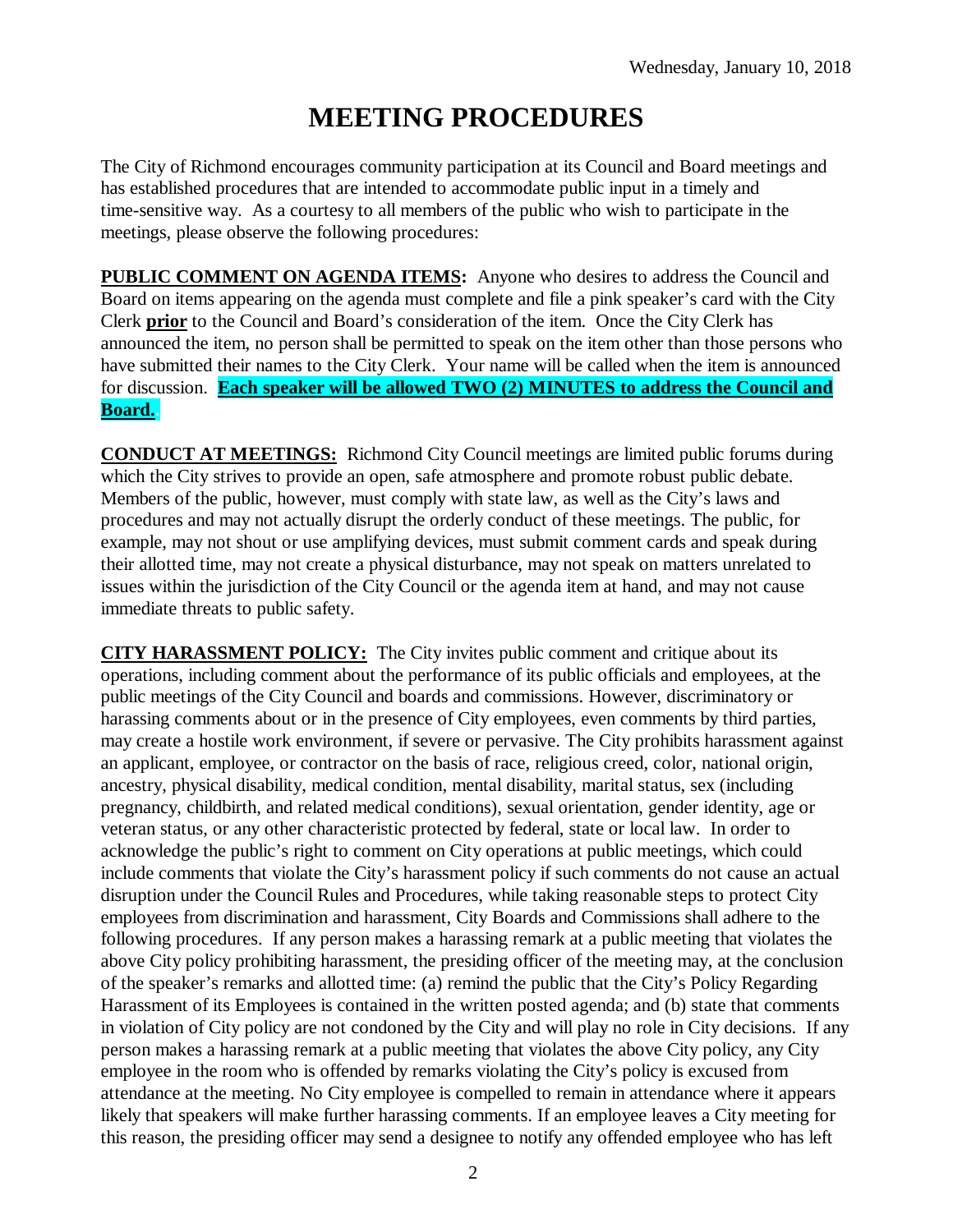#### Wednesday, January 10, 2018

the meeting when those comments are likely concluded so that the employee may return to the meeting. The presiding officer may remind an employee or any council or board or commission member that he or she may leave the meeting if a remark violating the City's harassment policy is made. These procedures supplement the Council Rules and Procedures relating to disruption of orderly conduct at Council meetings.

Any law enforcement officer on duty or whose service is commanded by the presiding officer shall be Sergeant-at-Arms of the Council meetings. He/she, or they, shall carry out all orders and instructions given by the presiding officer for the purpose of maintaining order and decorum at the Council meetings (City Council Rules of Procedure and Order Section III F, RMC Section  $2.12.030$ ).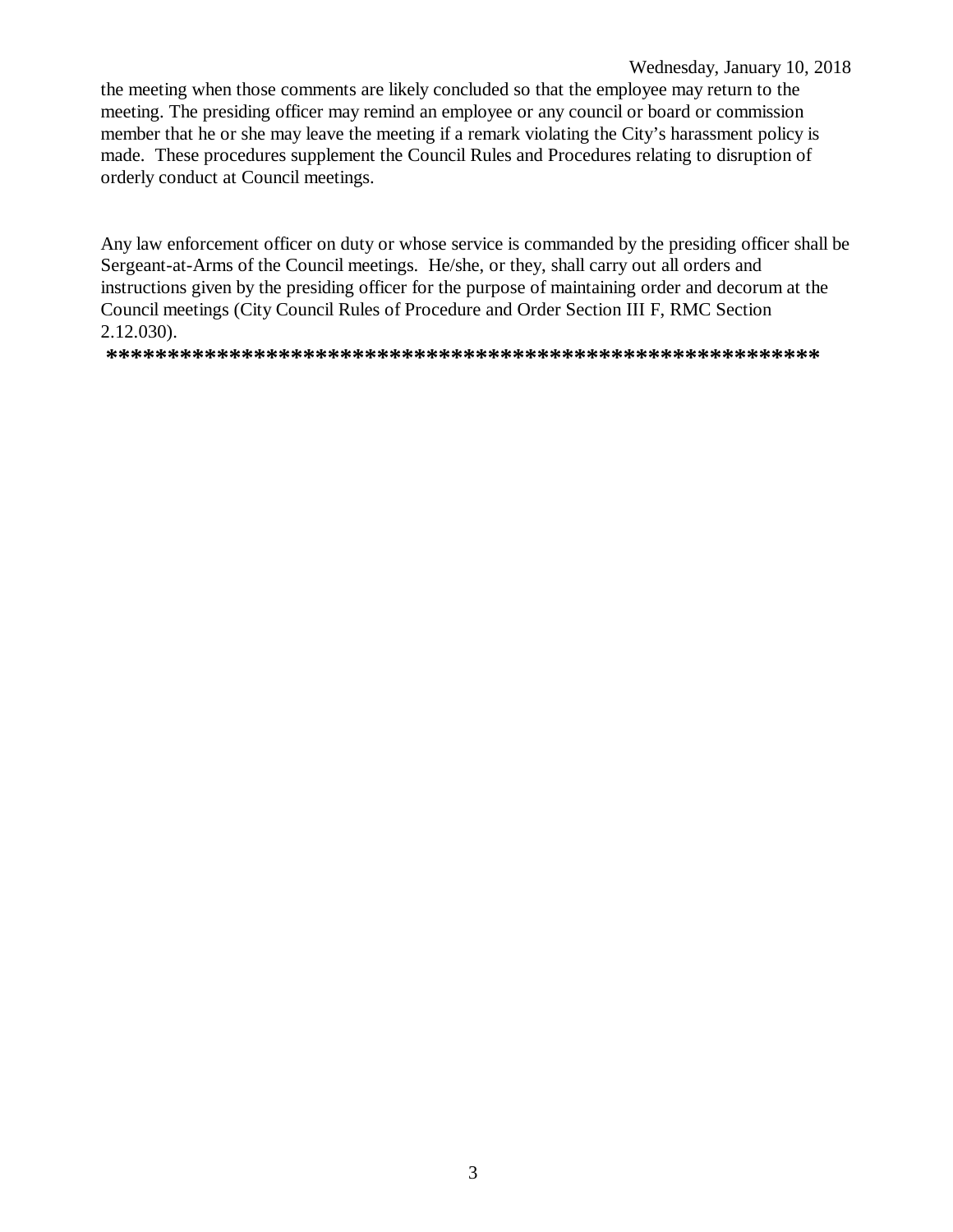## **SPECIAL JOINT MEETING OF THE WEST CONTRA COSTA UNIFIED SCHOOL DISTRICT AND RICHMOND CITY COUNCIL**

6:30 p.m.

- **A. PLEDGE TO THE FLAG**
- **B. ROLL CALL**
- **C. STATEMENT OF CONFLICT OF INTEREST**
- **D. AGENDA REVIEW**
- **E. OPEN FORUM FOR PUBLIC COMMENT**

### **F. STUDY SESSION**

- **F-1.** RECEIVE overview regarding activities at the West Contra Costa Unified School District (WCCUSD Superintendent Matt Duffy).
- **F-2.** RECEIVE a presentation regarding approved/planned residential development in the City of Richmond (City of Richmond Planning and Building Services Director Richard Mitchell).
- **F-3.** RECEIVE a status report on West Contra Costa Unified School District facilities upgrade program (WCCUSD Superintendent Matt Duffy).
- **F-4.** RECEIVE a status report on West Contra Costa Unified School District full service community schools program (WCCUSD Superintendent Matt Duffy).
- **F-5.** RECEIVE an update on the Richmond Promise program (Richmond Promise Executive Director Jessie Stewart).
- **F-6.** DISCUSS concepts for City of Richmond/WCCUSD partnerships for teacher housing (Richmond City Manager Bill Lindsay and WCCUSD Superintendent Matt Duffy).
- **F-7.** RECEIVE a report on ACHIEVE summer camp partnership among the WCCUSD, the City of Richmond, and the West County Ed. Fund (City of Richmond Community Services Director Rochelle Monk).